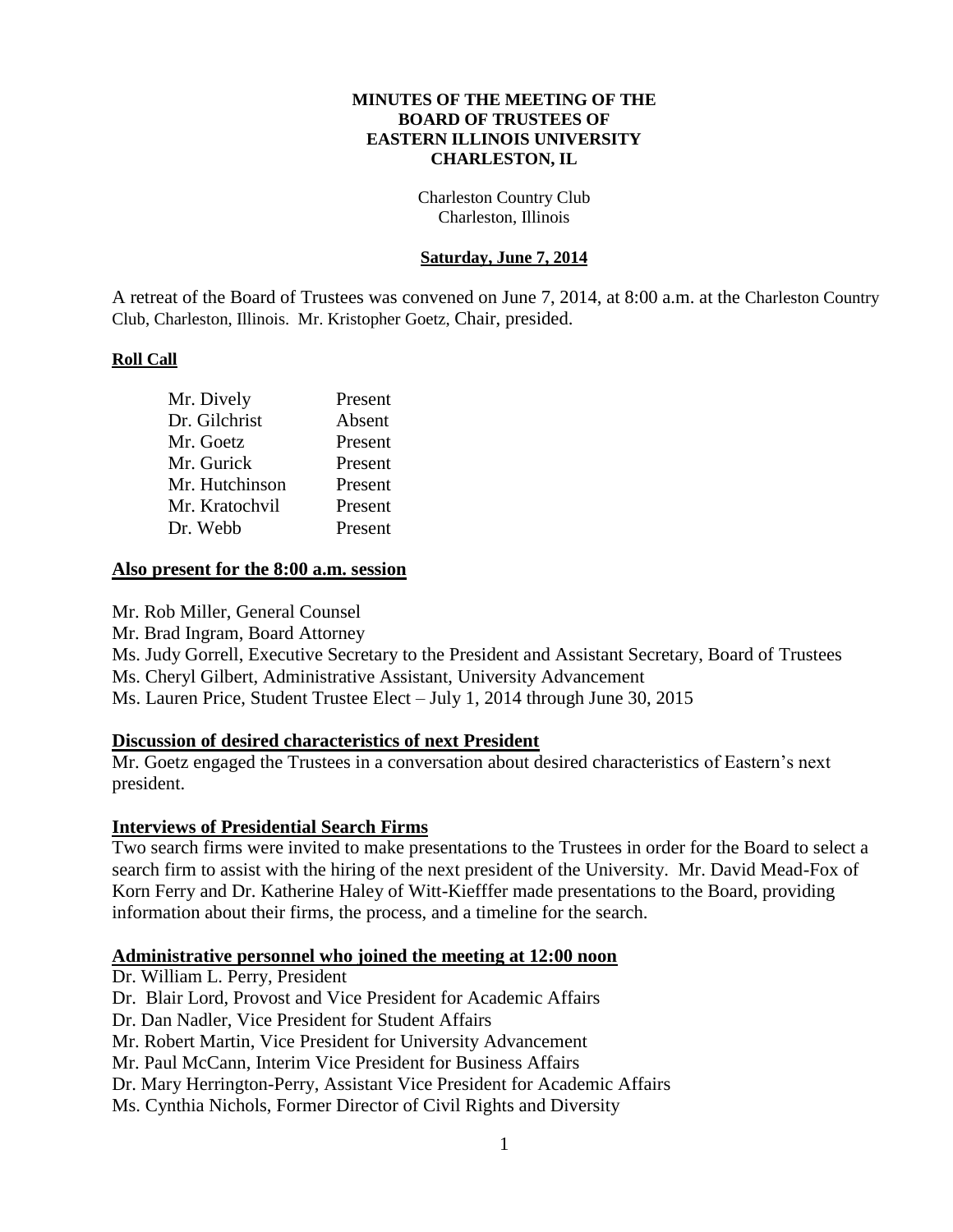#### **Lunch – Presentation on Institutional Change by Outside Speakers**

Mr. Steve Childers and Mr. Matt Smith from Consolidated Communications (CCI) gave a presentation on institutional change. Mr. Childers and Mr. Smith provided CCI/EIU Parallels, a Consolidated Communications Overview, a Well-Established Operating History, Consolidated Communications Footprint, Diversifying Improving Business Mix, and CCI Transformation.

### **Action Items**

1. Dr. Webb moved to approve the hiring of Korn Ferry as the Executive Search Firm to assist Eastern Illinois University in the presidential search. Mr. Hutchinson seconded the motion.

Roll was called and the vote was as follows:

| Yes |
|-----|
| Yes |
| Yes |
| Yes |
| Yes |
| Yes |
| Yes |
|     |

Motion carried.

2. Mr. Hutchinson moved to approve the appointment of the following persons to the 2014-2015 Presidential Search Advisory Committee: Mr. Joseph Dively – Trustee (Committee Chair); Dr. Robert Webb – Trustee, Mr. Rene Hutchinson – Trustee, Ms. Lauren Price – Student Trustee; Dr. Diane Jackman – Academic Leadership Team; Mr. Zach Samples – Student; Mr. Reginald (Reggie) Thedford, Jr. – Student Body President; Mr. Bill Robinson – EIU Foundation; Ms. Melissa Gordon, Ms. Christine Edwards – Staff Senate; Dr. Steve Daniels, Dr. Ruben Quesada, Dr. Linda Simpson – Faculty Senate; Dr. Jill Nilsen – Annuitants Association; Mr. Timothy McCollum – Alumni Association; Dr. Ann Fritz – UPI; Mr. Larry Rennels – Community Representative; Mr. Rob Miller – Ex. Officio member. Mitch Gurick seconded the motion.

Roll was called and the vote was as follows:

| Mr. Dively     | Yes |
|----------------|-----|
| Dr. Gilchrist  | Yes |
| Mr. Gurick     | Yes |
| Mr. Hutchinson | Yes |
| Mr. Kratochvil | Yes |
| Dr. Webb       | Yes |
| Mr. Goetz      | Yes |
|                |     |

Motion carried.